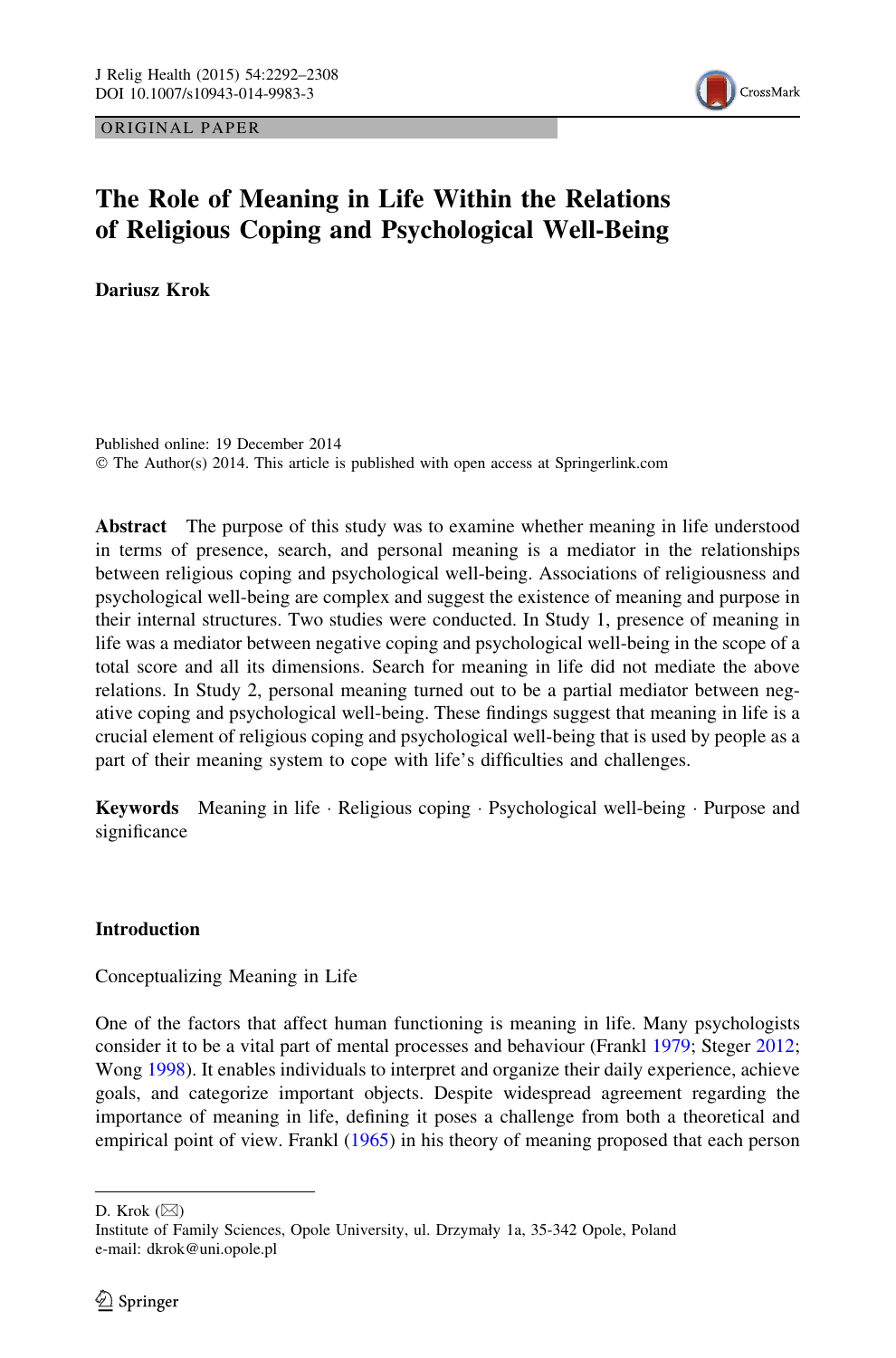has some unique purpose or overarching aim for their lives and tries to actualize as many values as possible in their community. Baumeister ([1991\)](#page-14-0) emphasizes that meaning in life depends on purpose, efficacy, value, and self-worth. Emmons ([2003\)](#page-15-0) defined meaning in terms of purpose and goals that are pursued by individuals. Other researchers describe meaning in life in terms of significance (Yalom [1980](#page-16-0)). People can experience meaning in life when their lives make sense or convey significant and comprehensible information.

Analysing various approaches to meaning in life Steger [\(2009\)](#page-16-0) defines meaning in life as ''the extent to which people comprehend, make sense of, or see significance in their lives, accompanied by the degree to which they perceive themselves to have purpose, mission, or overarching aim in life'' (p. 682). This definition is broad enough to encompass a wide range of human experiences related to purpose and significance and also suggests that people can find meaning by engaging in creative endeavours and pursuing their goals. Steger [\(2012\)](#page-16-0) points out that meaning is a superordinate term that encompasses two main factors: comprehension and purpose. The first factor reflects the human ability to make sense of and understand one's life, including one's self, the external world, and how one fits with and operates within the world. The second factor denotes overarching and longterm life aspirations that are self-concordant and stimulate related activity.

According to Steger et al. [\(2006\)](#page-16-0), people's approach to understanding meaning in life can be viewed in two principal dimensions: presence of meaning in life and search for meaning in life. The former concerns the degree to which individuals perceive their lives as significant and meaningful. The latter reflects the degree to which people are engaged in a search for meaning in life. Both dimensions have an essentially different character and express dissimilar attitudes to life. Presence of meaning in life allows people to experience their lives as comprehensible and significant and feel a sense of purpose or mission in their lives that transcends the mundane concerns of daily life (Steger [2009\)](#page-16-0). Search for meaning in life relates to the dynamic and active efforts individuals expend when they try to comprehend the meaning, significance, and purpose of their lives (Steger et al. [2008](#page-16-0)). Some researchers pointed out that searching for meaning is a basic human motivation (Frankl [1965\)](#page-15-0), whereas others stressed the importance of the presence dimension (Reker [2005;](#page-16-0) Reker and Wong [1988](#page-16-0)).

The presence of meaning in life approach was meticulously examined by Wong ([1989](#page-16-0)) who defined meaning in life in the category of personal meaning as an individually constructed cognitive system, which endows life with personal significance. It can be conceived as a dynamic, cognitive map that directs people through their life course. According to Wong's ([1998](#page-16-0)) implicit theories research, the meaning system consists of five components: affective, motivational, cognitive, relational, and personal. The categories are used to assess both self and life events in regard to meaning (McDonald et al. [2012](#page-15-0)). Personal meaning measures implicit meaning (i.e. conceptions and beliefs regarding life held by people) which is viewed as ''comprising an ideally meaningful life''. It assesses the level of meaning in seven domains: achievement (pursuit and attainment of significant life goals), relationship (general social adeptness), religion (having affirmative beliefs about relationships with the divine), self-transcendence (engagement in selfless pursuits), selfacceptance (a humble acceptance of one's limitations), intimacy (having emotionally close relationships), and fair treatment (perceiving a degree of justice in life).

Relations Between Religion and Meaning in Life

Many studies have been conducted which repeatedly show that religion can be a powerful source of meaning in life (Chamberlain and Zika [1992](#page-14-0); Emmons [2005](#page-15-0); Park [2005,](#page-15-0) [2013](#page-15-0)).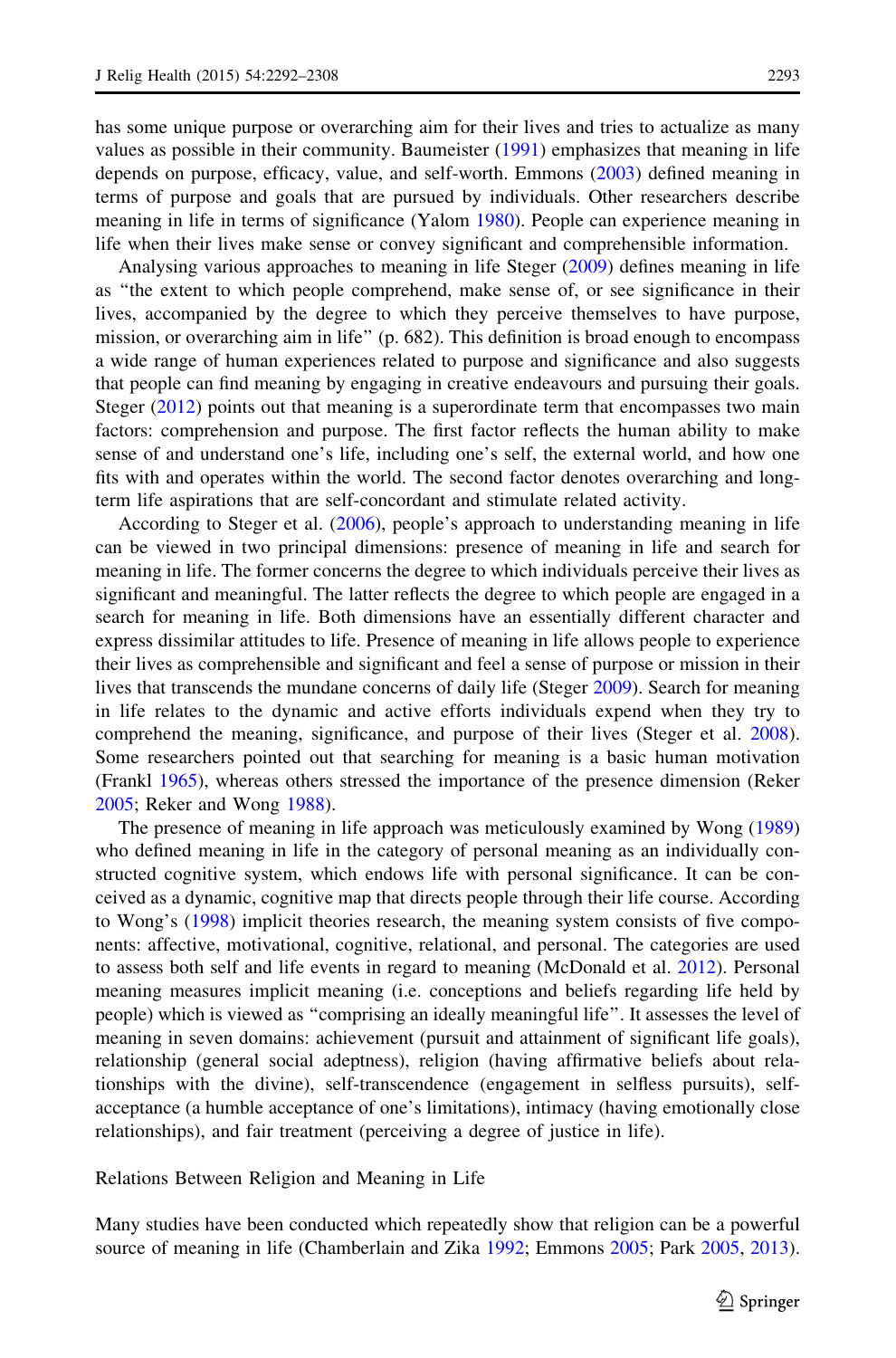Religion can be defined as "a search for meaning in ways related to the sacred" (Pargament [1997,](#page-15-0) p. 32). Despite the fact that the relationship between religion and meaning is intimate and complex, many people find in religious beliefs a sense of purpose, understanding, and psychological support (Park [2013\)](#page-15-0). In their seminal book ''The psychology of religion. An empirical approach'', Hood et al. [\(2009\)](#page-15-0) clearly state: ''The assumptions forming the fundamental framework for this book are that the search for meaning is of central importance to human functioning, and that religion is uniquely capable of helping in that search'' (p. 12). Religious systems provide individuals with an integrated set of beliefs, goals, and meanings which can be used in explaining intricacies of the world and dealing with personal situations and problems.

Analysing religion as a provider of meaning, Hood et al. ([2009\)](#page-15-0) emphasize four criteria by which religion is uniquely capable of providing global meaning: comprehensiveness, accessibility, transcendence, and direct claims. First, religion is the most comprehensive of all meaning systems, because it includes an extensive range of other sources of meaning, such as social relationships, work, family, achievement, personal relationships, and important values. Religion is accessible to people in the sense of contributing to global meaning through promoting doctrinal teachings and creeds, religious education, and ethical norms of acceptable and unacceptable behaviours. The next criterion: transcendence reflects people's tendency to search for an invisible reality and explore ''ultimate concerns'' (Emmons [2005](#page-15-0)) which requires some belief in an ultimate authority in which higher meaning is found. Finally, religion makes direct claims to provide a sense of significance as it facilitates people's efforts to interpret their experiences in terms of existential intentions and meaning which is embedded within religion's sacred character.

The ability of religion to provide meaning in life is particularly noticeable in the context of coping with stress and major life events. Religious coping can be defined in terms of ''the degree to which religion is a part of the process of understanding and dealing with critical life events'' (Pargament et al. [2005](#page-15-0), p. 482). The results of studies conducted by Pargament [\(1997](#page-15-0)) who introduced the concept of religious coping reveal that it can be helpful or harmful, depending upon the particular type of religious coping strategy employed. In general, religious coping methods can be grouped into two wide overarching categories: positive and negative religious coping (Pargament et al. [1998\)](#page-15-0). Positive religious coping styles relate to secure relationships with God and a sense of spiritual connectedness with others. They tend to be more beneficial for people who experience stressful events. Negative religious coping styles reveal insecure relationships with God and strains between individuals, and as research indicates, they are usually maladaptive (Ano and Vasconcelles [2005;](#page-14-0) Pargament et al. [2004](#page-15-0)). In that sense, religion is more than a defence mechanism as it can provide individuals with comprehensive and integrated frameworks of meaning that enable them to explain difficult life occurrences in satisfactory way.

Research carried out by Park [\(2005](#page-15-0)) on bereaved college students shows that religious meaning may affect coping processes by making meaning after the loss of a loved one. In the initial period of mourning, people who had strong religious beliefs tended to experience more stress, which was linked to the discrepancy between their global meaning system and appraisals of such events. However, after a period of a few months, these effects disappeared or even reversed, suggesting a positive association between religion and long-term adjustment. Drawing on religion as a meaning system, studies show that individuals can derive comprehensive frameworks of personal meaning from their religious beliefs which in turn influence their abilities to cope with adversity and life stress (Park [2007](#page-15-0), [2013](#page-15-0)). Some aspects of religion, especially intrinsic religiousness, appear to be positively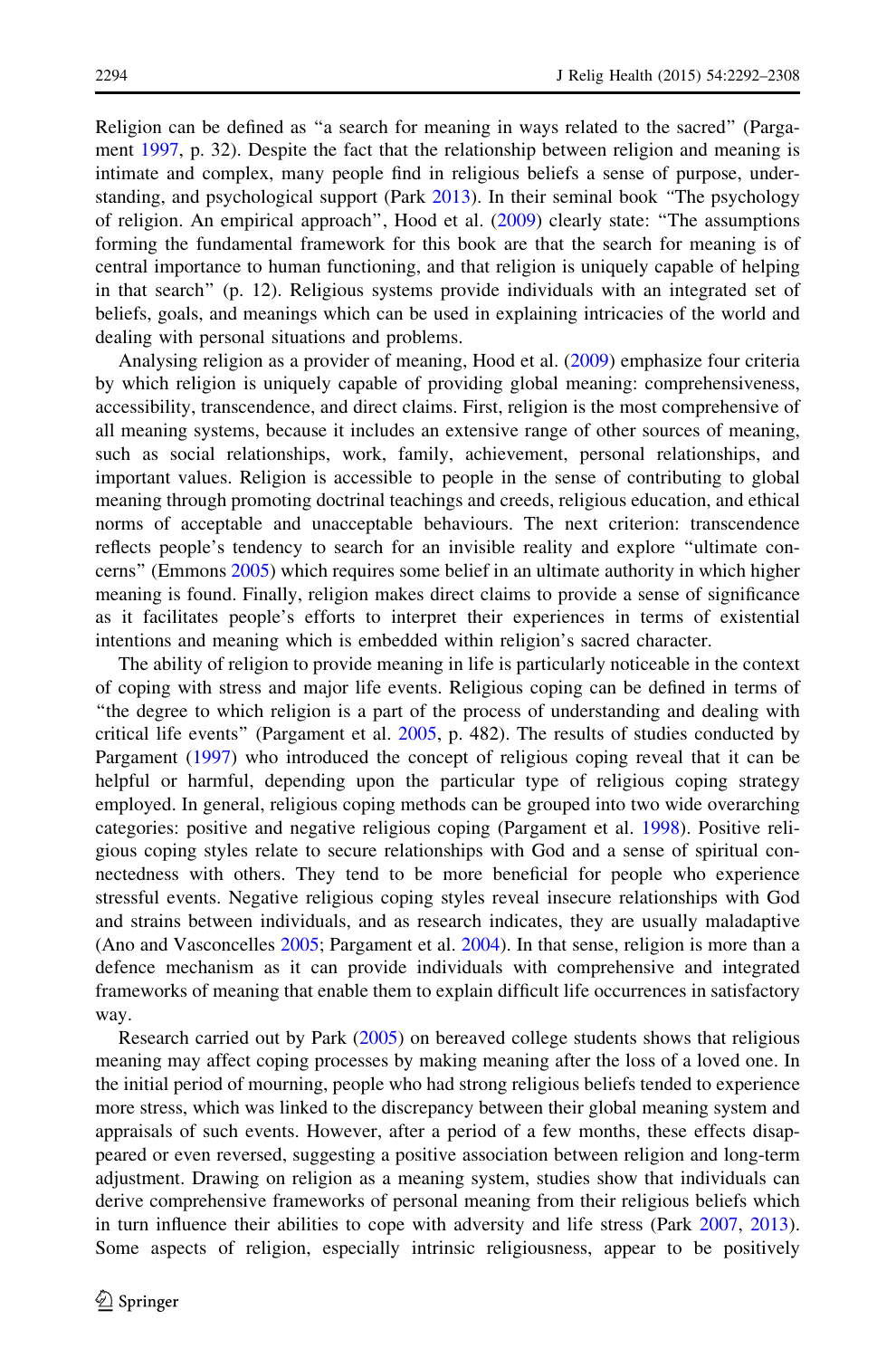associated with a sense of meaning in life (Ardelt [2003;](#page-14-0) Chamberlain and Zika [1992;](#page-14-0) Steger and Frazier [2005\)](#page-16-0).

Meaning in Life as an Important Factor for Well-Being

There is substantial evidence demonstrating that meaning in life is associated with wellbeing and positive functioning. People who believe that their lives have meaning are happier (Debats et al. [1993\)](#page-14-0) and report a higher level of life satisfaction which reflects the degree to which individuals positively evaluate their lives (Chamberlain and Zika [1988;](#page-14-0) Steger et al. [2008](#page-16-0)). Studies have also confirmed links between meaning in life and various measures of global happiness (Ryff and Keyes [1995](#page-16-0)), psychological adjustment (Thompson et al. [2003](#page-16-0)), and general well-being (Ho et al. [2010\)](#page-15-0). The results provide strong evidence that validates positive relations between meaning in life and domains reflecting positive functioning.

Meaning of life is also associated with positive affect and emotions which are often regarded as an emotional dimension of subjective well-being (Diener [2009](#page-14-0)). People reporting high levels of meaning tend to experience stronger positive affect (King et al. [2006\)](#page-15-0) and less negative affect (Chamberlain and Zika [1988\)](#page-14-0), depression and anxiety (Debats et al. [1993](#page-14-0)). In his meta-analysis, Pinquart [\(2002](#page-16-0)) concludes that the correlation between meaning in life and positive affect is .47. King and Hicks ([2013\)](#page-15-0) note that those correlations range from .45 between positive affect and a composite of PIL and SOC questionnaires (in a sample of 586 undergraduates) to .80 for positive affect and SOC (in a sample of 266 community adults).

A very promising area of research on meaning in life and well-being lies within the model of psychological well-being (PWB) that is explicitly concerned with the development and self-realization of the individual (Ryff [1989;](#page-16-0) Ryff and Keyes [1995](#page-16-0)). PWB has been defined as ''engagement with existential challenges of life'' (Keyes et al. [2002](#page-15-0), p. 1007) and is arguably best represented by Ryff's [\(1989](#page-16-0)) PWB model. The PWB model is based on a eudaimonic approach that perceives life in terms of virtue defined as finding the middle ground between excess and deficiency and conditioned upon self-truth and selfresponsibility (Ryff and Singer [2008](#page-16-0)). According to Ryff [\(1989](#page-16-0)), this model of well-being includes six constructs: (1) self-acceptance, (2) positive relations with others, (3) autonomy, (4) environmental mastery, (5) purpose in life (PIL), and (6) personal growth. Taken together, they offer a multidimensional, eudaimonic vision of human life. Research on PWB shows that it is associated with more optimal human functioning and health benefits (Ryff and Singer [2008](#page-16-0)) and a stronger sense of coherence (Krok [2010](#page-15-0)). There were also found positive associations between meaning in life and PWB, suggesting that a sense of purpose and significance is related to personal development and self-realization (Krok [2011\)](#page-15-0).

Direct and Indirect Relations Between Religion and Well-Being

A growing body of research indicates that religion is linked to well-being. Studies conducted in many countries confirmed positive associations between religiousness and general well-being (Delbridge et al. [1994](#page-14-0); Green and Elliott [2010](#page-15-0); Silberman [2005](#page-16-0)). The connections were particularly observable among older adults (McFadden [1995\)](#page-15-0), which supports the assumption that this category of people can rely more on religion as a source of comfort and significance. Examining the associations between religiousness and individual and communal well-being, Myers [\(2008](#page-15-0)) points out that actively religious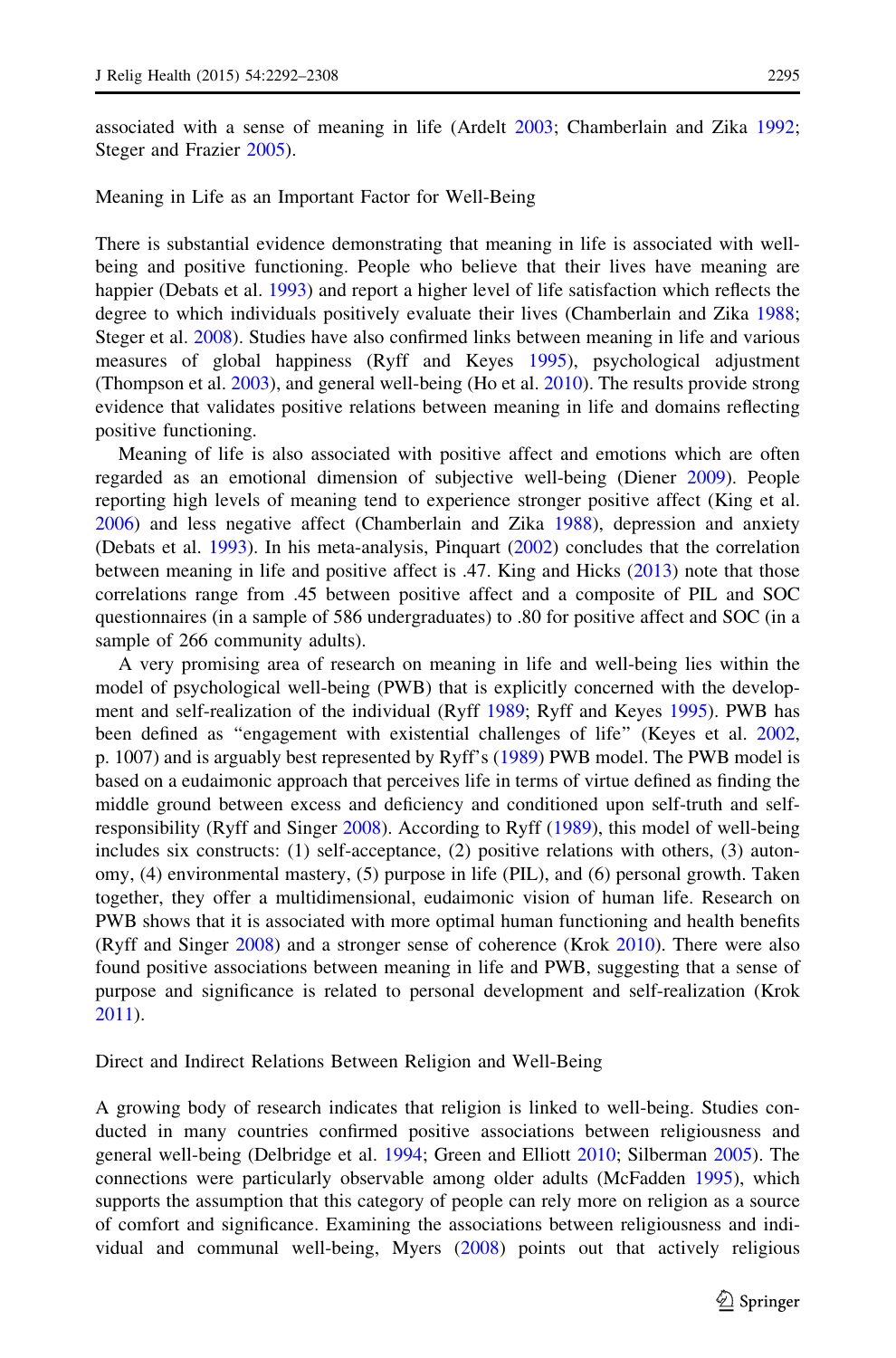individuals report distinctly greater happiness and life satisfaction in comparison with their non-religious counterparts. However, Diener and Clifton [\(2002\)](#page-15-0) noticed that the results of large-scale surveys pointing to relations between various aspects of religiousness and wellbeing are quite modest. According to their findings, the correlation between religiousness and life satisfaction is rather small  $(r = .08)$  and between religiousness and happiness equals  $r = .06$ .

In order to explain this consistent positive correlation between religiousness and wellbeing, some researchers proposed that the relation can be mediated by such factors as meaning in life (Chamberlain and Zika [1992](#page-14-0)), social support and optimism (Salsman et al. [2005\)](#page-16-0), and prosocial behaviour (Kim [2003\)](#page-15-0). Others suggested that religiousness incorporating a sense of purpose and significance may lead to the assignment of more positive meanings to ordinary daily events, which may, in turn, generate positive emotions related to religious experiences (Park [2013](#page-15-0)).

Empirical evidence confirms this assumption. Chamberlain and Zika [\(1992](#page-14-0)) found that the association between religion and well-being is mediated by an enhanced sense of meaning in life. Examining effects of religion and PIL on older adults, Ardelt ([2003](#page-14-0)) revealed that intrinsic religious orientation and religious involvement have an indirect effect, mediated by PIL, on subjective well-being. Intrinsically religious older people who have found a sense of meaning and PIL were more likely to participate frequently in spiritual activities with others and to belong to a religious group than were extrinsically religious people.

Results obtained by Steger and Frazier ([2005\)](#page-16-0) demonstrated that meaning in life mediated the relation between religiousness and well-being in a university student sample when well-being was assessed by life satisfaction and self-esteem. In addition, meaning in life turned out to be an important mediator of the relation between daily religious activity and well-being, which can suggest that religious individuals might feel greater well-being because they derive meaning in life from their religious feelings and activities. Krok ([2010\)](#page-15-0) confirmed a mediational role of meaning in life in relations between religious meaning system and PWB. However, research has not been conducted that would investigate relations between religious coping and PWB which could reveal more precisely the nature and mechanisms relating religion to well-being.

The evidence from the above studies indicates that in the context of other potential mediators between religiousness and well-being, meaning in life appears very promising. Yet, examination of measures of meaning in life reveals that these scales often refer to diverse dimensions and are based on different premises. Some of them assume that daily life itself may be assessed with regard to meaning [e.g. the PIL, Crumbaugh and Maholick [1964](#page-14-0) and the Personal Meaning Profile (PMP), Wong [1998](#page-16-0)], while others evaluate meaning in life in terms of both presence and search (Steger et al. [2006](#page-16-0)). Thus, meaning in life is not simply a one-dimensional, global judgment made about a life as a whole but a construct that encompasses more dimensions. It needs to be examined from different perspectives if we want to discover the complexities of meaningful life and find variables associated with daily meaning in life.

## Overview of Studies

In the present study, we decided to examine meaning in life as a factor that can explain the relation between religious coping and PWB. First, we wanted to investigate more deeply relationships between religious coping and PWB which expand our knowledge about the ways in which people rely on their religious beliefs and activities in building existential life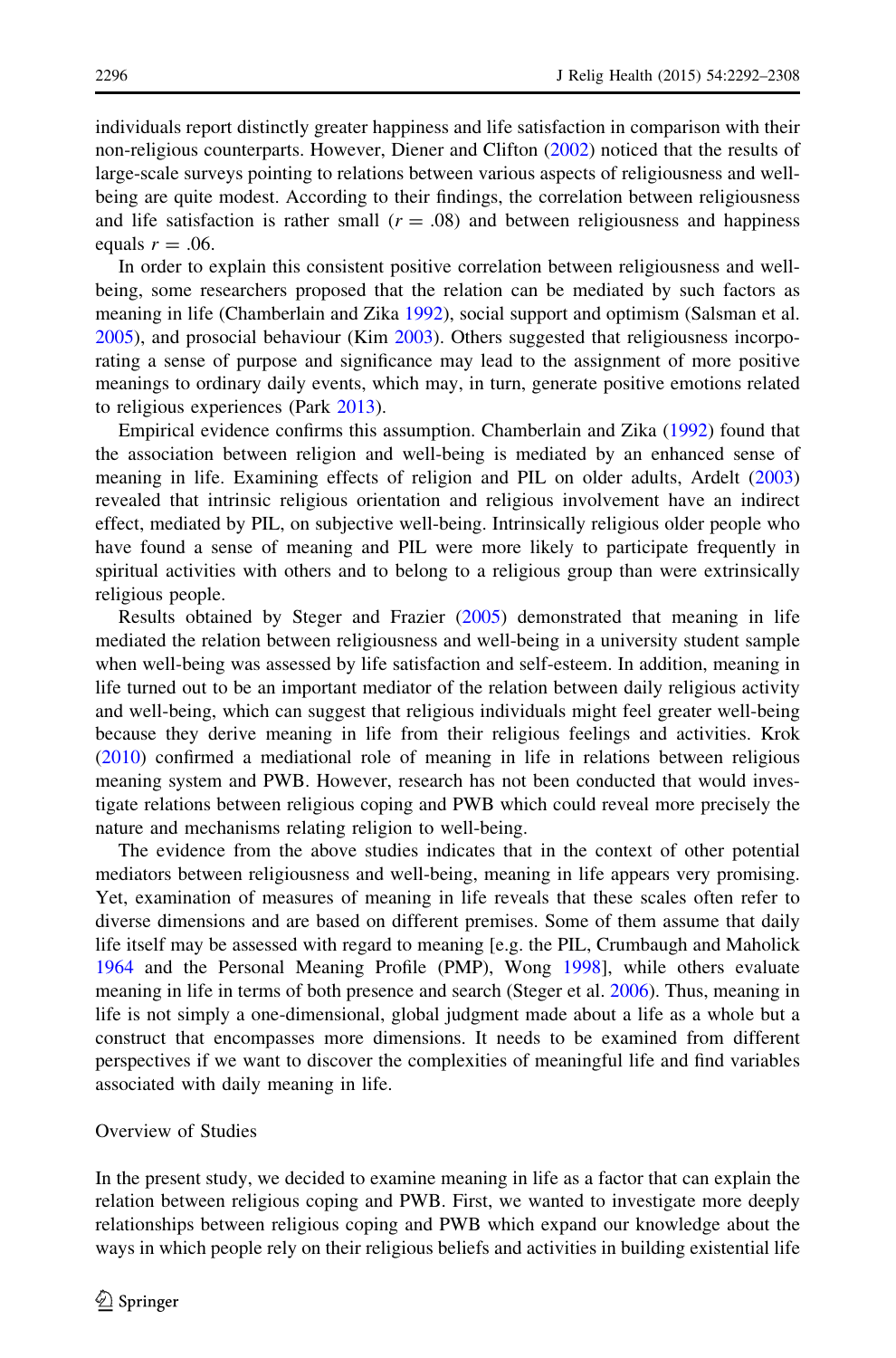satisfaction and forming a global judgment of a well-lived life. People use their religion in order to discover the deeper truths and mysteries in life and to understand what makes their life valuable. Second, because meaning in life was analysed in the perspectives of both presence and search (Study 1), and personal meaning (Study 2), it allows us to investigate its different dimensions and their mediational effects between religious coping and PWB. Meaning in life is often portrayed as emerging out of motivation. Therefore, the question of whether its dimensions play a role in mediating relations between the forms of coping based on religious experiences and well-being ingrained in existential challenges of life appears very important. Finally, we wanted to assess which dimensions of meaning in life are most associated with PWB. It is very likely that when individuals have a view of life as personally significant and purposeful, they ought to experience their life as valued and selffulfilled.

## Study 1

In Study 1, we examined how positive and negative religious coping related to meaning in life and PWB. Then, we used multiple regression and mediational tests to assess the degree to which presence of and search for meaning in life mediated the relation between the two ways of religious coping and PWB. We used PWB as an outcome measure because it has received considerable research attention and occupies a prominent place in theories of eudaimonic well-being (Ong and Zautra [2009](#page-15-0)).

The study focused on the following hypotheses: (1) endorsement of religious coping styles will be differently correlated with individuals' meaning in life. That is, positive coping will show positive associations with meaning in life, whereas negative coping will correlate negatively with meaning in life; (2) there will be associations between religious coping and PWB; (3) presence of meaning in life will be a stronger mediator between religious coping and PWB than search for meaning in life.

#### Method

#### Participants

A total of 187 participants (97 women and 90 men) completed a questionnaire packet consisting of three methods. Ages ranged from 19 to 62, with a mean age of 30 years  $(SD = 9.45)$ . There were no statistically significant differences in terms of age between women and men. The vast majority of participants were Christians (91.8 %), with only 8.2 % describing themselves as non-believers (who nevertheless occasionally used religious coping strategies). The study was anonymous.

## Measures and Procedure

Three psychological tests were administered: Brief RCOPE, the Meaning in Life Questionnaire (MLQ) and the Psychological Well-Being Scale (PWB). All of them were Polish versions.

Brief RCOPE is a 14-item questionnaire that assesses the extent to which the person uses specific methods of religious coping (Pargament et al. [1998\)](#page-15-0). It consists of two subscales: (1) positive religious coping that measures seeking spiritual support, seeking a spiritual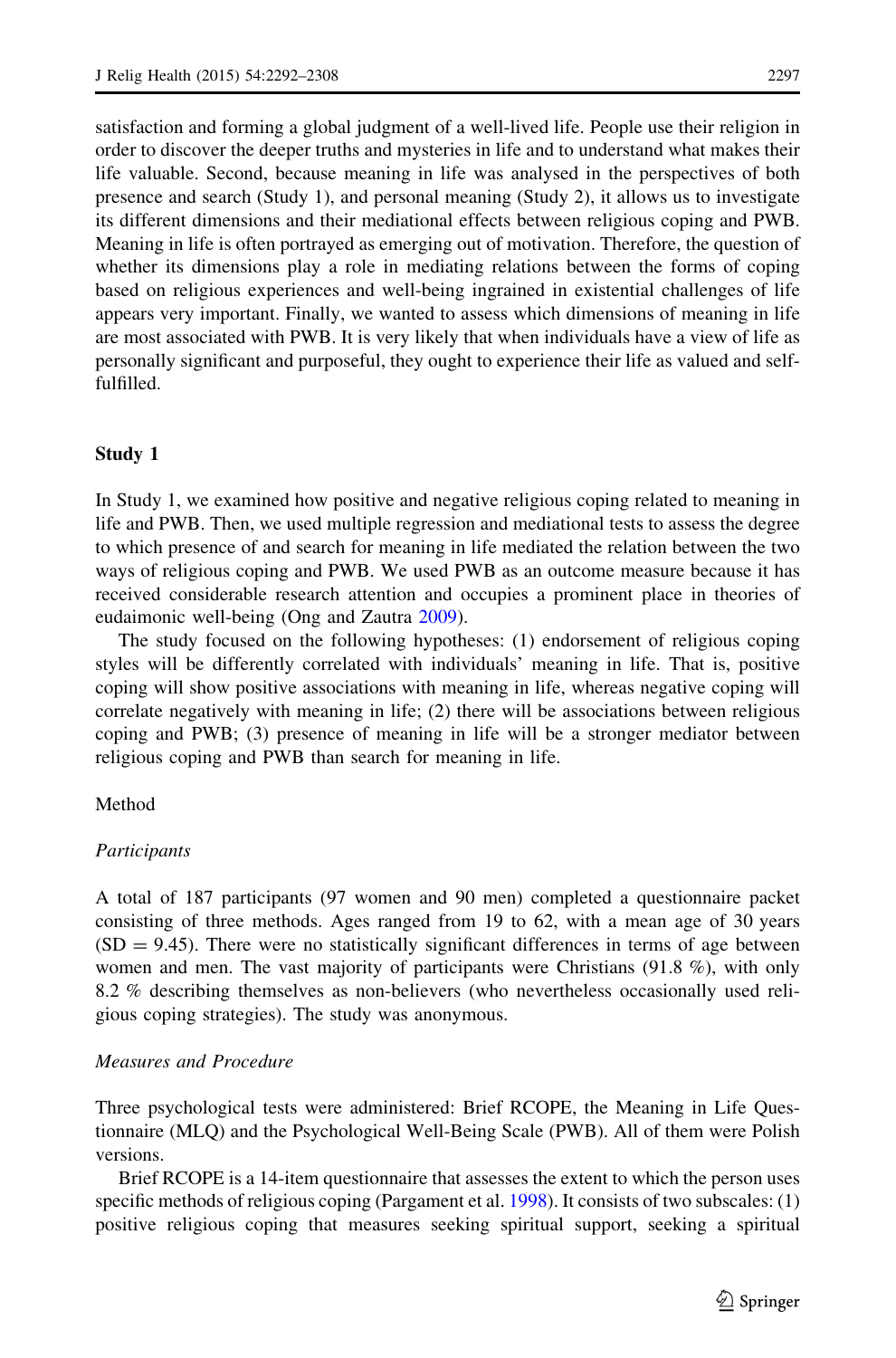connection, collaboration with God in problem solving, religious forgiveness, and benevolent religious appraisals of illness; and (2) negative religious coping that assesses punishing God appraisals, interpersonal religious discontent, demonic appraisals, spiritual discontent, and questioning God's powers. People indicate how often they engage in each form of religious coping on a 4-point scale from 0 (not at all) to 3 (a lot). This instrument has demonstrated good construct validity and internal consistency in the Polish version (Jarosz [2011\)](#page-15-0).

The MLQ was developed by Steger et al. ([2006\)](#page-16-0) to assess two dimensions of meaning in life: presence and search. It consists of 10 items rated on a 7-point scale from 1 (absolutely untrue) to 7 (absolutely true). The presence subscale measures the extent to which participants perceive their lives as meaningful (e.g. ''I understand my life's meaning'' and ''My life has no clear purpose''). The search subscale measures the extent to which respondents are actively seeking meaning or purpose in their lives (e.g. ''I am searching for meaning in my life" and "I am looking for something that makes my life feel meaning-ful"). The MLQ Polish version adapted by Krok [\(2011](#page-15-0)) was used.

The PWB scale is a 42-item questionnaire that evaluates the level of individuals' development and self-realization (Ryff and Keyes [1995\)](#page-16-0). It comprises six scales: autonomy, environmental mastery, personal growth, positive relations with others, PIL, and selfacceptance. Each scale consists of seven items, with a mix of positive and negative items. On a scale from 1 to 6, respondents indicated whether they agreed or disagreed strongly, moderately, or slightly that an item described how they thought and felt. As in Sheldon and Lyubomirsky's [\(2006](#page-16-0)) study, a total PWB score can be calculated by adding all the six dimensions. The Polish version was adapted by Krok [\(2010](#page-15-0)).

Those who agreed to participate in the study completed a questionnaire packet containing demographic items, measures of religious coping, meaning in life, and PWB. The participants either returned the completed questionnaires directly or sent them back by post.

#### Results and Discussion

As an initial examination of the predicted relations, correlations were computed among religious coping, meaning in life, and PWB, and these are shown in Table [1](#page-7-0).

Results showed that positive coping positively correlated with presence and search. Negative coping was negatively correlated with presence, but not with search. As regards relations between religious coping and PWB, there were no significant associations between positive coping and dimensions of PWB and its total score. However, negative correlations were found between negative coping and all the dimensions of PWB: autonomy, environmental mastery, personal growth, positive relations with others, PIL, and self-acceptance.

A different view concerns relations between meaning in life and PWB. Positive associations were found between presence and all the dimensions of PWB and the total score. In contrast, there were only two statistically significant correlations between search and subscales of PWB—search positively correlated with personal growth and positive relations with others. No correlation was found between search and the total PWB score.

In the next step, multiple regression was used to assess mediational effects for religious coping, meaning in life and PWB (Fig. [1](#page-8-0)). We first established that the conditions for mediation were met (Baron and Kenny [1986](#page-14-0)). There was no significant association between positive coping and the total score of PWB which invalidates further statistical analyses. However, negative coping was negatively related to PWB which satisfies the first requirement ( $\beta = -.42$ ;  $p < .001$ ). Fulfilling the second requirement, negative coping was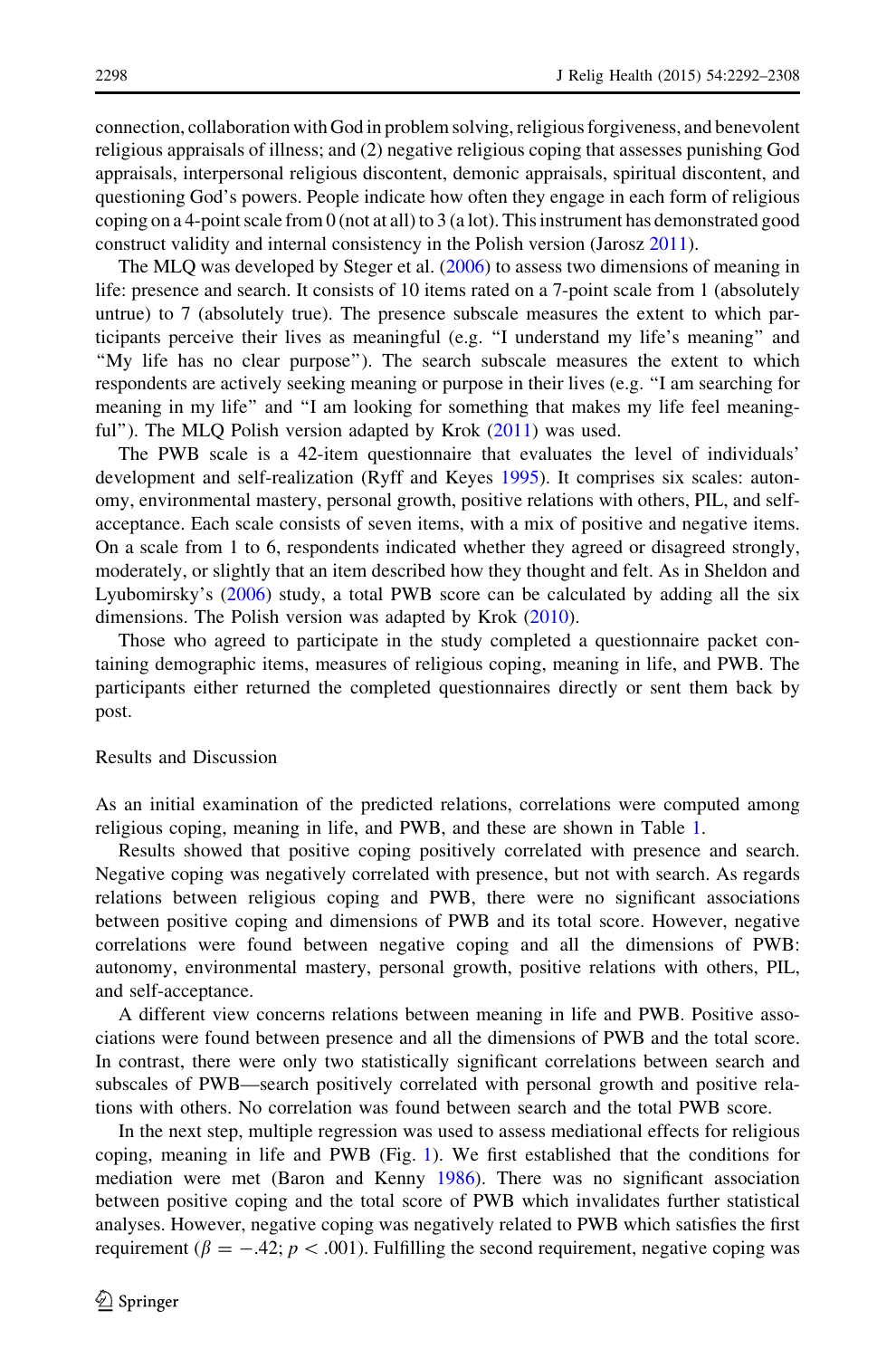<span id="page-7-0"></span>

|               |           | 3            |                           |          | ∘        |          | ∝                        | σ        | $\approx$    |              |
|---------------|-----------|--------------|---------------------------|----------|----------|----------|--------------------------|----------|--------------|--------------|
|               |           |              |                           |          |          |          |                          |          |              |              |
|               |           |              |                           |          |          |          |                          |          |              |              |
| $.23**$       | $-.23**$  | $\mathsf{I}$ |                           |          |          |          |                          |          |              |              |
| $.22**$       |           | $.19**$      | I                         |          |          |          |                          |          |              |              |
|               | $-.32***$ | $.28***$     | $-0.4$                    | I        |          |          |                          |          |              |              |
|               | $-.32***$ | $.31***$     | $-0.02$                   | $.55***$ | I        |          |                          |          |              |              |
|               | $-.27***$ | $.37***$     | $.15*$                    | $40***$  | $48***$  | I        |                          |          |              |              |
|               | $-31***$  | $.29***$     | $.22**$                   | $.35***$ | $.53***$ | $46***$  | $\overline{\phantom{a}}$ |          |              |              |
| $\vec{A}$     | $-.22**$  | $44**$       | $-0.00$                   | $46***$  | $49***$  | $51***$  | $.44***$                 | I        |              |              |
| $\mathcal{S}$ | $-45***$  | $44***$      | $-0.03$                   | $50***$  | $.67***$ | $46***$  | $49***$                  | $.41***$ | $\mathbf{I}$ |              |
|               | $-42***$  | $.47***$     | $\widetilde{\mathcal{S}}$ | $.73***$ | $83***$  | $.72***$ | $.72***$                 | $.73***$ | .78***       | $\mathsf{I}$ |

\*\*\*  $p\lt .001;$  \*\*  $p\lt .01;$  \*  $p\lt .05$ 

\*\*\*  $p < .001$ ; \*\*  $p < .01$ ; \*  $p < .05$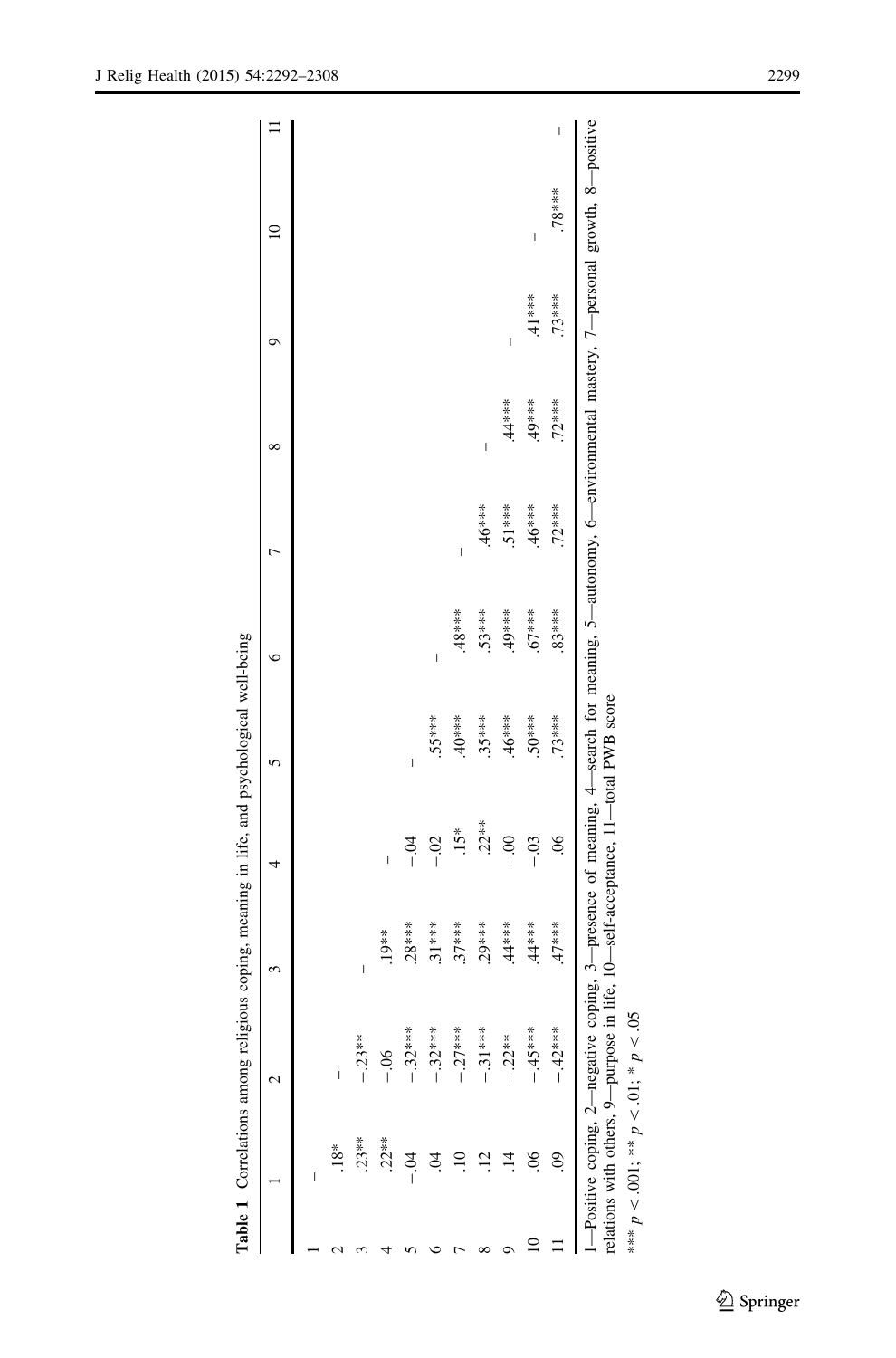<span id="page-8-0"></span>

Fig. 1 Presence of meaning as mediating the association between negative coping and psychological wellbeing

also related to presence of meaning ( $\beta = -.23$ ;  $p < .01$ ). Satisfying the third requirement, presence was related to PWB, controlling for negative coping ( $\beta = .39$ ;  $p < .001$ ). The next requirement was that the relation between negative coping and PWB be significantly smaller, with presence entered as a predictor. However, the relation between negative coping and PWB decreased (from  $-.42$  to  $-.32$ ), although it remained significant. The Sobel test was significant ( $z = -4.30$ ;  $p < .001$ ). Presence of meaning seemed thus to be a partial mediator of the relation between negative coping and PWB.

The mediational effects of presence were also statistically significant for the associations between negative coping and all the dimensions of PWB: autonomy, environmental mastery, personal growth, positive relations with others, PIL, and self-acceptance. The Sobel test results confirmed that presence was a partial mediator between negative coping and the dimensions of psychological well-being.

The results of the further analyses did not allow for testing search for meaning in life as a mediator, because there was no significant association between negative coping and search ( $\beta = -.06$ ;  $p < .423$ ).

In summary, the results obtained in Study 1 indicate that religious coping is associated with meaning in life. Positive coping positively correlated with both dimensions of meaning in life: presence and search, whereas negative coping was only negatively linked with presence. The results confirmed the first hypothesis showing that religiousness understood in terms of coping styles relates to a sense of purpose and significance. Only negative coping was related negatively to PWB in the scope of the total score and all the dimensions: autonomy, environmental mastery, personal growth, positive relations with others, PIL, and self-acceptance. It allows us to partially verify the second hypothesis indicating associations between religious coping and PWB. The associations only occur in the negative forms of religious coping. The main result of Study 1 was revealing presence of meaning in life as a mediator between negative coping and PWB in the scope of a total score and all its dimensions. However, meaning only partially mediated the above relation which suggests that people's expectations for significance and purpose in the future cannot be explained completely by religion's contribution to their meaning in life. This view was supported by the fact that search for meaning in life did not mediate the relation between religious coping and PWB. The third hypothesis was thus partially confirmed.

The results provide support for the mediational role of presence of meaning in life in the relation between religious coping and PWB. Yet, one limitation of this study was that the measure of presence of meaning in life was assessed in only one dimension. Therefore, using a more refined measure of presence appears reasonable and fully justified. In Study 2, we sought to continue to examine the relations between religious coping and PWB by using a multidimensional measure of meaning in life which also has a slightly different character.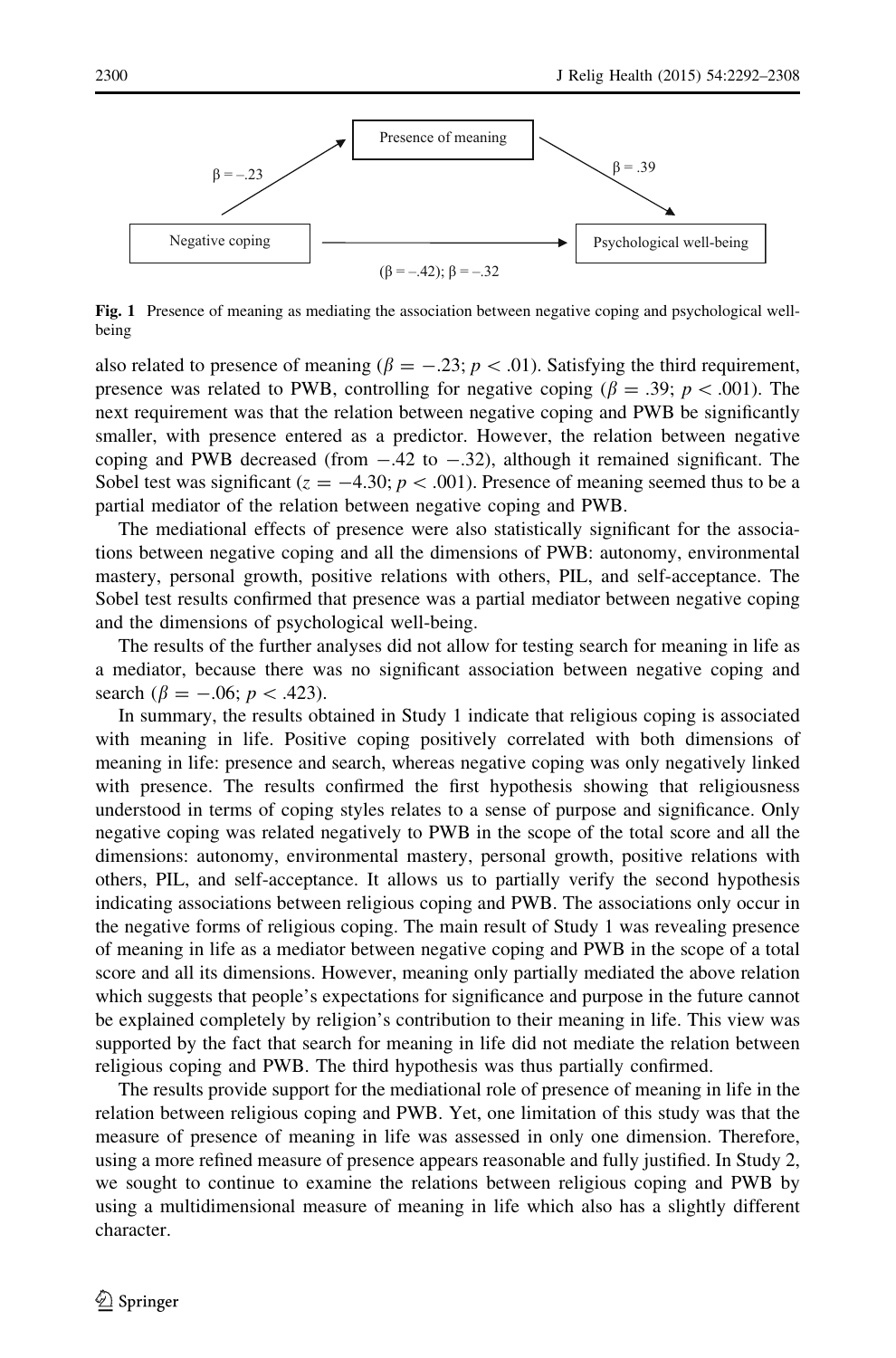## Study 2

The implications of Study 1 are limited by the use of only the one-dimensional presence of meaning, while research suggests that meaning in life can consist of more dimensions (Reker [2005;](#page-16-0) Wong [1998](#page-16-0)). Therefore, in Study 2, we sought to expand the assessment of relations between religious coping and PWB by including personal meaning that is based on an implicit theories approach and regarded as ''comprising an ideally meaningful life'' (Wong [1998\)](#page-16-0). It presents meaning in life in seven domains: achievement, relationship, religion, self-transcendence, self-acceptance, intimacy, and fair treatment. Consistent with the meaning-as-mediator model, we hypothesized that personal meaning would mediate the relation between religious coping and PWB.

# Method

# **Participants**

One hundred and eighty-two participants (94 women and 88 men) were given a questionnaire packet consisting of three methods. Ages ranged from 21 to 63, with a mean age of 41 years ( $SD = 10.21$ ). There were no statistically significant differences in terms of age between women and men. The vast majority of participants were Christians (92.3 %), and only 7.7 % described themselves as non-believers. The participants represented different professions and came from both urban and rural environments. The study was anonymous.

## Measures

Three psychological tests were administered: Brief RCOPE, the PWB scale and the PMP. All of them were Polish versions. The first two scales were described in Study 1.

The PMP (Wong [1998\)](#page-16-0) measures implicit meaning that is viewed as ''comprising an ideally meaningful life''. The scale assesses the level of meaning reported by respondents in seven domains: achievement, relationship, religion, self-transcendence, self-acceptance, intimacy, and fair treatment. A total score can also be calculated to reflect overall levels of personal meaning. The Polish version was adapted by Krok ([2010\)](#page-15-0).

# Results and Discussion

In the initial examination of the predicted relations, correlations were calculated among religious coping, dimensions of personal meaning, and a total score of PWB, and these are shown in Table [2.](#page-10-0)

Positive correlations were found between positive coping and personal meaning and its dimensions: achievement, relationship, religion, self-transcendence, self-acceptance, intimacy, and fair treatment. On the contrary, negative coping was negatively associated with personal meaning and all its dimensions except religion. The last result was rather surprising if we take into account opposite directions between positive and negative coping. PWB positively correlated with personal meaning and all its dimensions.

In order to examine more thoroughly relations between personal meaning and PWB, correlations were run between their dimensions. The results are presented in Table [3](#page-11-0).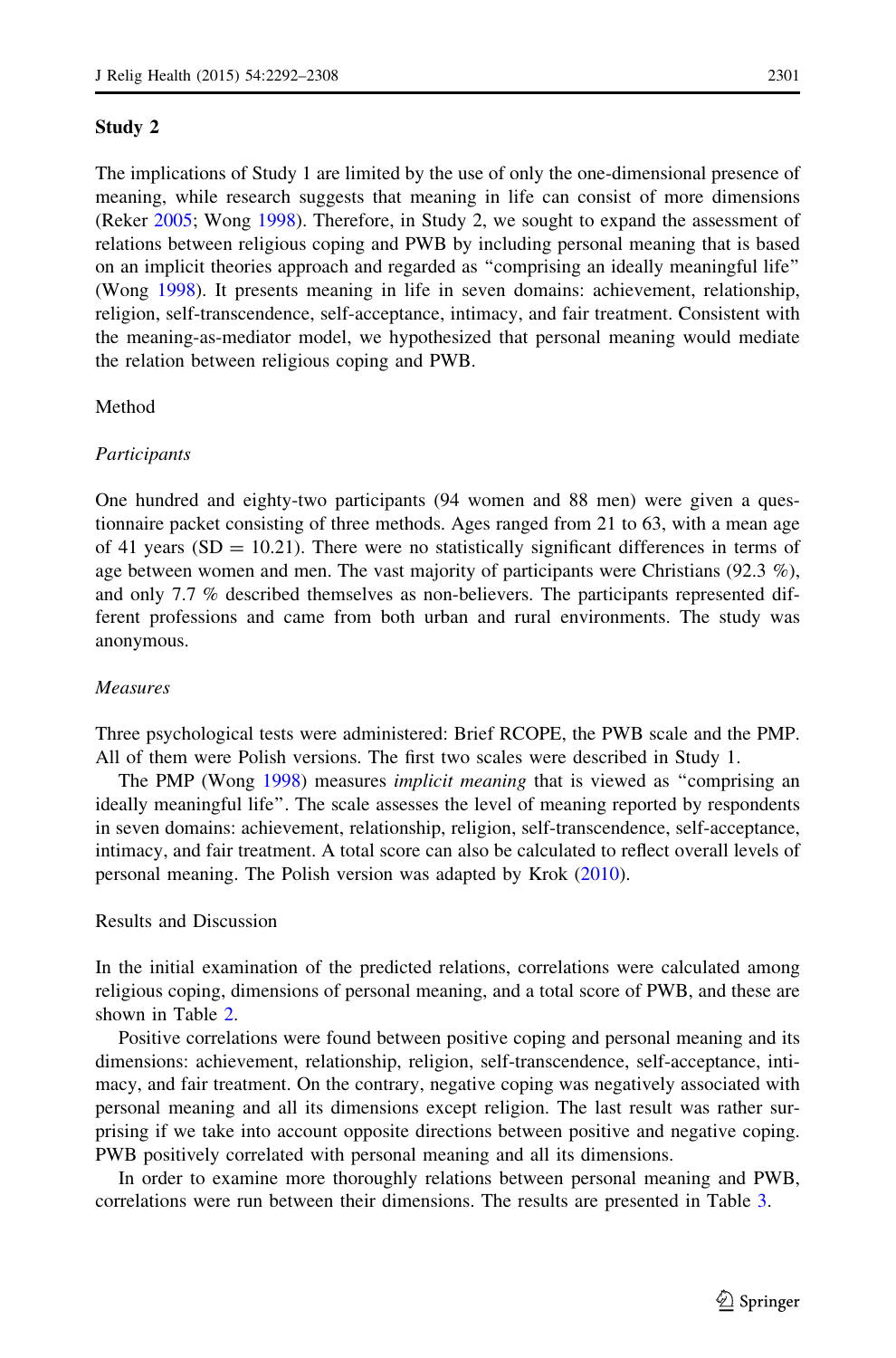<span id="page-10-0"></span>

|          |                                                                 |              |                          |              | ٥        |                          | ${}^{\circ}$ | ా        | $\Xi$                                                                                                                                                            |   |
|----------|-----------------------------------------------------------------|--------------|--------------------------|--------------|----------|--------------------------|--------------|----------|------------------------------------------------------------------------------------------------------------------------------------------------------------------|---|
|          |                                                                 |              |                          |              |          |                          |              |          |                                                                                                                                                                  |   |
| $18*$    |                                                                 |              |                          |              |          |                          |              |          |                                                                                                                                                                  |   |
| $.22**$  | $-19***$                                                        | $\mathsf{I}$ |                          |              |          |                          |              |          |                                                                                                                                                                  |   |
| $.22**$  | $-.25***$                                                       | $.52***$     | $\overline{\phantom{a}}$ |              |          |                          |              |          |                                                                                                                                                                  |   |
| .79****  |                                                                 | $.39***$     | $.39***$                 | $\mathbf{I}$ |          |                          |              |          |                                                                                                                                                                  |   |
| $40**$   | $.18**$                                                         | $.81***$     | $50***$                  | $.59***$     | I        |                          |              |          |                                                                                                                                                                  |   |
| $.26***$ | $27***$                                                         | $.53***$     | $47***$                  | $.42***$     | $50***$  | $\overline{\phantom{a}}$ |              |          |                                                                                                                                                                  |   |
| $.21**$  | 17*                                                             | $.41***$     | $.51***$                 | $.33***$     | $.33***$ | $45***$                  | I            |          |                                                                                                                                                                  |   |
| $.30***$ | $-0.20**$                                                       | $44**$       | $.39***$                 | $.43***$     | $.47***$ | $.53***$                 | $.44**$      | I        |                                                                                                                                                                  |   |
| $.48***$ | $-.24**$                                                        | $.78***$     | .71***                   | $.70***$     | $.81***$ | .74***                   | $58***$      | .74***   | I                                                                                                                                                                |   |
|          | $-41***$                                                        | .58***       | $.31***$                 | $.24***$     | $47***$  | $.35***$                 | 43***        | $.38***$ | 54****                                                                                                                                                           | I |
|          |                                                                 |              |                          |              |          |                          |              |          | - Positive coping, 2—negative coping, 3—achievement, 4—relationship, 5—religion, 6—self-transcendence, 7—self-acceptance, 8—intimacy, 9—fair treatment, 10—total |   |
|          | personal meaning score, 11-total psychological well-being score |              |                          |              |          |                          |              |          |                                                                                                                                                                  |   |
|          |                                                                 |              |                          |              |          |                          |              |          |                                                                                                                                                                  |   |

**Table 2** Correlations among religious coping, personal meaning, and psychological well-being Table 2 Correlations among religious coping, personal meaning, and psychological well-being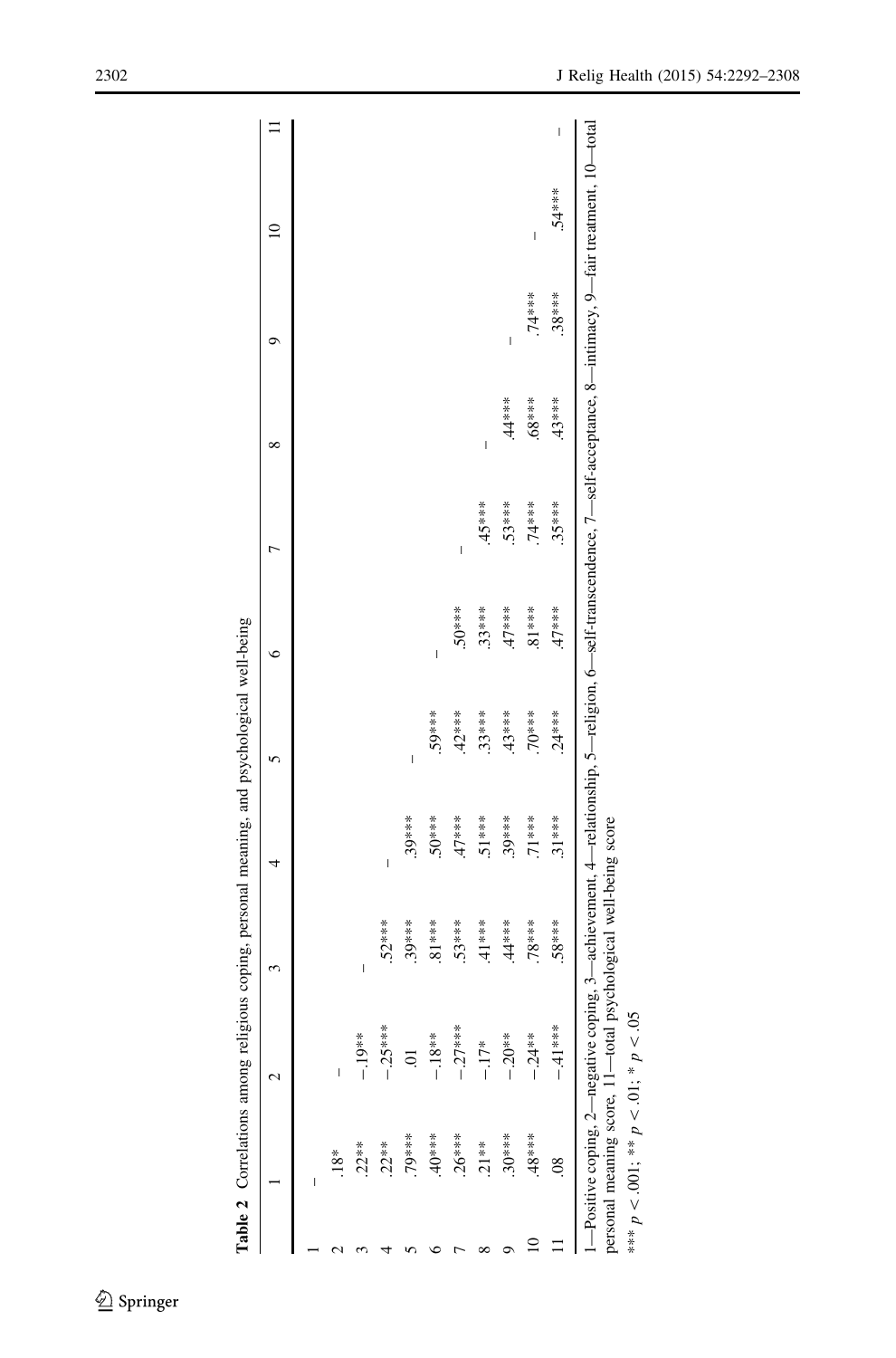| Psychological well-being       |          | Personal meaning |          |          |          |          |          |           |
|--------------------------------|----------|------------------|----------|----------|----------|----------|----------|-----------|
|                                | Ach      | Rel              | Reli     | ST       | SА       | Int      | FT       | <b>IM</b> |
| Autonomy                       | $.36***$ | .13              | .08      | $20***$  | $21**$   | $.18*$   | .09      | $25***$   |
| Environmental mastery          | $.40***$ | $.19**$          | .10      | $20***$  | $32***$  | $.35***$ | $27***$  | $.37***$  |
| Personal growth                | $.56***$ | $.18*$           | $.23**$  | $42***$  | $31***$  | $.33***$ | $.44***$ | .48***    |
| Positive relations with others | $.43***$ | $.43***$         | $.23**$  | $34***$  | $24***$  | $.46***$ | $.32***$ | $.47***$  |
| Purpose in life                | $.50***$ | $22**$           | $.30***$ | $.50***$ | $.18*$   | $24***$  | $.17*$   | $.41***$  |
| Self-acceptance                | $.37***$ | $.28***$         | $.16*$   | $20***$  | $.34***$ | $.40***$ | $.44***$ | $.44***$  |
| Total score                    | $.58***$ | $31***$          | $24***$  | $.47***$ | $.35***$ | $.43***$ | $.38***$ | $.54***$  |

<span id="page-11-0"></span>Table 3 Correlations between dimensions of personal meaning and psychological well-being

Ach, achievement; Rel, relationship; Reli, religion; ST, self-transcendence; SA, self-acceptance; Int, intimacy; FT, fair treatment; IM, total personal meaning score

\*\*\*  $p$  < .001; \*\*  $p$  < .01; \*  $p$  < .05

The results showed that there are strong associations between dimensions of personal meaning and PWB as most relationships turned out to be statistically significant. The only associations which were insignificant occurred between relationship and autonomy, religion and both autonomy and environmental mastery, fair treatment and autonomy. All the other relations were significant and positive.

In a similar way as in Study 1, we again used multiple regression to test whether personal meaning (total score) mediated the relation between religious coping and PWB. To assess whether the conditions for mediation were met, we separately assessed each necessary relation (Baron and Kenny [1986\)](#page-14-0). No significant association was found between positive coping and the total score of PWB ( $\beta = .08$ ;  $p \lt .26$ ) which does not allow further statistical analyses.

However, negative coping was negatively related to PWB which meets the first requirement ( $\beta = -.41$ ;  $p < .001$ ) (Fig. 2). Satisfying the second requirement, negative coping was also related to personal meaning ( $\beta = -.24$ ;  $p < .001$ ). According to the third requirement, personal meaning was related to PWB, controlling for negative coping  $(\beta = .46; p < .001)$ . Regarding the fourth requirement of mediation, negative coping was still significantly related to PWB ( $\beta = -.31$ ;  $p < .001$ ) when personal meaning was added to the model. The relation between negative coping and PWB decreased (from -.41 to -.31), although it remained significant. Next, a Sobel test was performed to determine whether personal meaning partially mediated the relation between negative coping and PWB. The Sobel test was significant ( $z = -2.95$ ;  $p \lt .003$ ), indicating that personal



Fig. 2 Personal meaning as mediating the association between negative coping and psychological wellbeing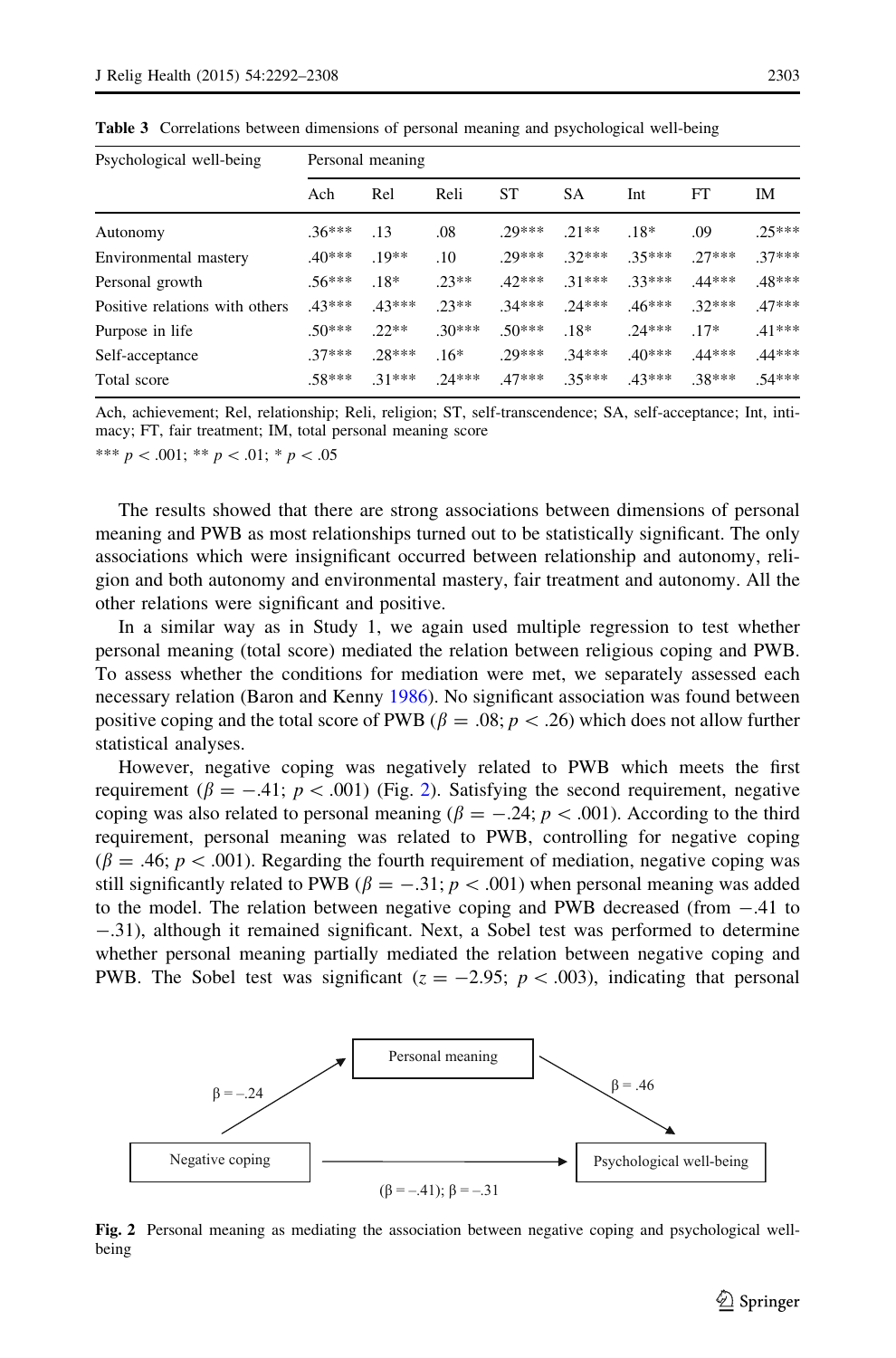meaning is a partial mediator accounting for at least a portion of the relation between negative coping and PWB.

In order to examine further mediational effects, we conducted statistical analyses for the associations between negative coping and PWB with all the personal meaning dimensions as mediating variables. The results showed that the following dimensions: achievement, relationship, self-transcendence, self-acceptance, intimacy, and fair treatment met the statistical requirements (regressions and a Sobel test) for mediation and were partial mediators in the relations between negative coping and PWB. Religion was the only factor that did not satisfy mediational requirements.

The results obtained in this study fit with the previous ones. Religious coping styles were associated with personal meaning. Positive correlations were found between positive coping and personal meaning and negative correlations between negative coping and personal meaning. All the dimensions of personal meaning showed positive links with PWB. The mediational analyses revealed that personal meaning was a partial mediator between negative coping and PWB which confirms our predictions. In line with results from the previous study, this finding added strong support for the hypothesis that presence of meaning in life is an important partial mediator of the relation between religious coping and PWB, but only for the form of coping which is based on negative appraisals and accusatory attitudes towards God.

#### General Discussion

The aim of the studies was to empirically test assumptions that meaning in life may be a mediator in the relation between religious coping and PWB. In addition, we wanted to assess relationships between religious coping, meaning in life, and PWB. These questions were examined by using different indices of meaning in life: presence, search, and personal meaning which enabled us to understand more deeply how individuals form a meaningful life and approach a domain of significance and purpose. The results indicate that these relations exist which has potentially important implications.

Mediational analyses revealed that presence of meaning in life is a partial mediator of the relation between negative religious coping and PWB. Several previous studies implied that meaning in life was a mediator between religion and well-being (Chamberlain and Zika [1992](#page-14-0)), intrinsic religious orientation and subjective well-being (Ardelt [2003](#page-14-0)), and religiousness and life satisfaction (Steger and Frazier [2005](#page-16-0)). The evidence from the present studies indicates that meaning in life plays a mediational role between a negative form of religious coping and PWB. Taken together, these results demonstrate that meaning in life is an important element of religion that imbues religious behaviour with a sense of purpose and significance. It is especially noticeable in the context of religious coping that is strongly connected to the domain of meaning (Pargament et al. [2004;](#page-15-0) Park [2005](#page-15-0), [2013](#page-15-0)). Approaching challenging and problematic life circumstances, individuals draw on the orienting system of religion and meaning through which they interpret and handle stressful situations. Religious coping methods are used to strengthen other non-religious psychological resources to enable people to face life challenges.

There are two questions that can arise in the context of the current research: why presence of meaning in life turned out to be a partial mediator and why only negative coping was related to PWB. According to recent research, meaning is a central element of religion because every religion addresses important questions related to a sense of purpose and significance (Hood et al. [2009](#page-15-0); Park [2013\)](#page-15-0). People turn to religious beliefs and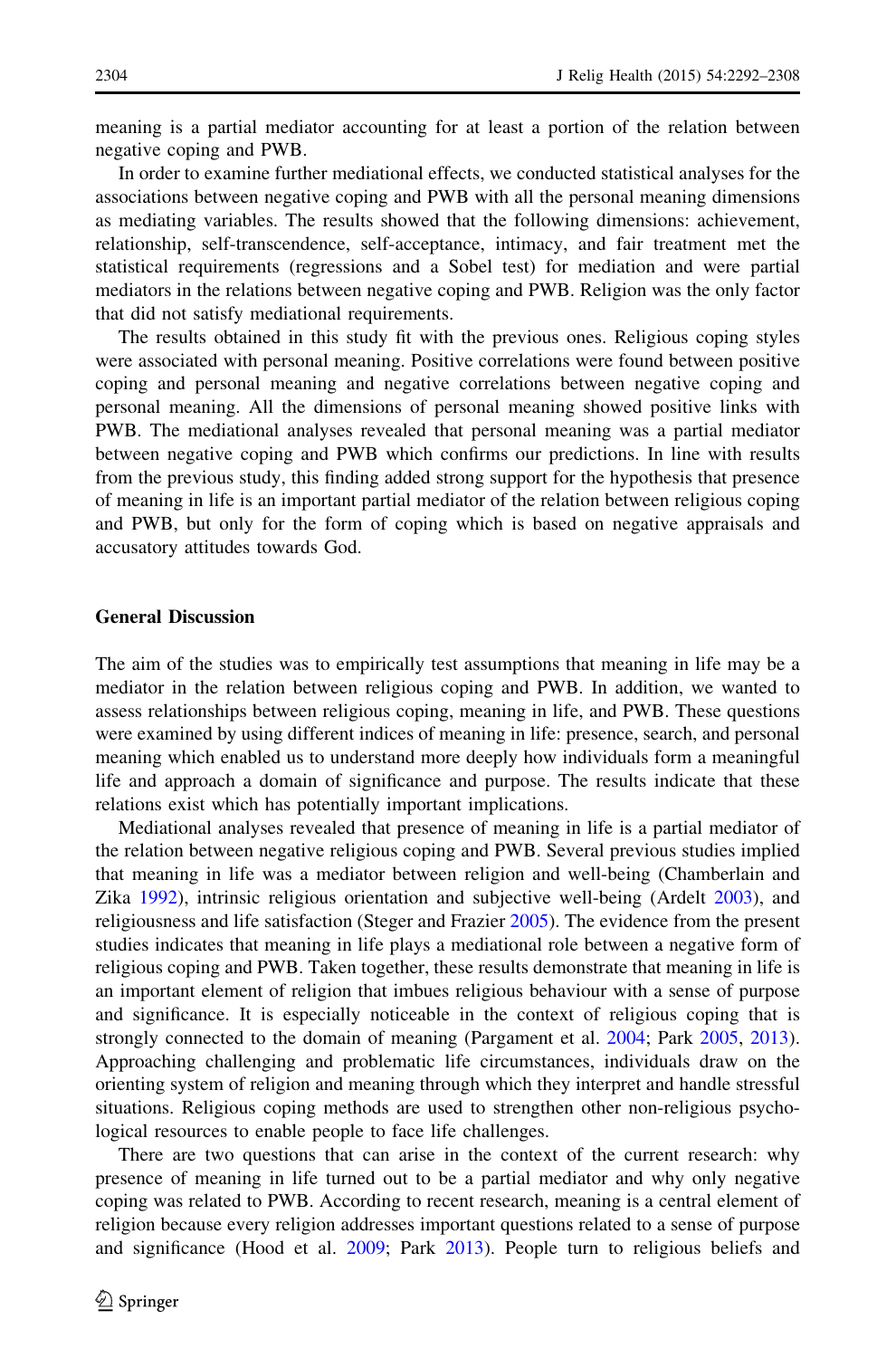activities in order to find meaning in complex and incomprehensible events. Religious interpretations enable individuals to perceive daily experiences in terms of universal goals and provide explanations for situations of high ambiguity and threat. Therefore, religion is inseparably interconnected with meaning on both the structural and functional levels. As a result, meaning in life only partially mediates the relation between religious coping and PWB mainly because the religious realm is already imbued with meaning.

Analyses of the question why only negative religious coping was related to PWB need to take into account the fact that the relation had a negative character. The less individuals use negative coping strategies, the more their level of PWB increases. This result can suggest that avoidance of negative religious coping strategies such as punishing God appraisals, interpersonal religious discontent, or questioning God's powers is beneficial for one's PWB. When facing stressful situations, people rely on a system of religious beliefs, practices, and relationships which affects the ways in which they deal with difficult situations (Pargament [1997\)](#page-15-0). This religious orienting system is translated into concrete situation-specific appraisals which are used to gain or search for a sense of significance. The process enables people to find meaning which, in turn, increases their PWB.

The results of this study also deepen our understanding of the function of religion in both human life as a whole and creating well-being. Previous studies have established that religion is linked to subjective well-being and that meaning in life mediates their relations (Chamberlain and Zika [1992](#page-14-0); Krok [2010;](#page-15-0) Steger and Frazier [2005](#page-16-0)). The current research showed that religious coping is moderately related to PWB and that meaning in life is a partial mediator in the relation between both factors. These moderate relationships can imply that people do not primarily engage in religious activities to elevate subjective or PWB. Religion contributes to well-being by providing individuals with a sense of meaning, but the main function of religion is to bring people into greater contact with sacred matters, rather than maximizing happiness or self-fulfilment.

The findings also provide evidence that meaning in life is a crucial element of religious coping and PWB. People use religious beliefs, feelings, and practices as a part of their meaning system to cope with life's difficulties and challenges (Pargament et al. [2005](#page-15-0); Park [2005\)](#page-15-0). The links existing between religious coping and meaning in life suggest that religion can influence many aspects of meaning by providing an ultimate motivation to all aspects of a person's life, establishing goals and value systems and helping to instil a deeper sense of meaning in life. It is unquestionably evident within a framework of the meaning making model proposed by Park ([2013\)](#page-15-0), which posits that religious and spiritual factors play an important role in modelling the meaning system of many individuals.

Meaning in life appears instrumental in creating PWB. It mainly refers to the dimensions of presence and personal meaning, but not search which did not have any associations with PWB apart from its two dimensions: personal growth and positive relations with others. The results imply that existential convictions regarding a sense of significance and purpose help individuals to attain higher levels of PWB in the domain of autonomy, environmental mastery, personal growth, positive relations with others, and self-acceptance. They also appear to reflect a noticeably human characteristic of striving for meaning in life as a way of increasing the form of well-being that is based on values and engaged with existential challenges of life. People struggle to explore important areas of their life through personal goal systems and PIL.

The present study certainly has limitations which warrant discussion. First, religiousness was only assessed in terms of religious coping which is the degree to which religion is helpful in understanding and dealing with critical life events. Replication of the current results with other measures of religiousness would reveal the associations of other domains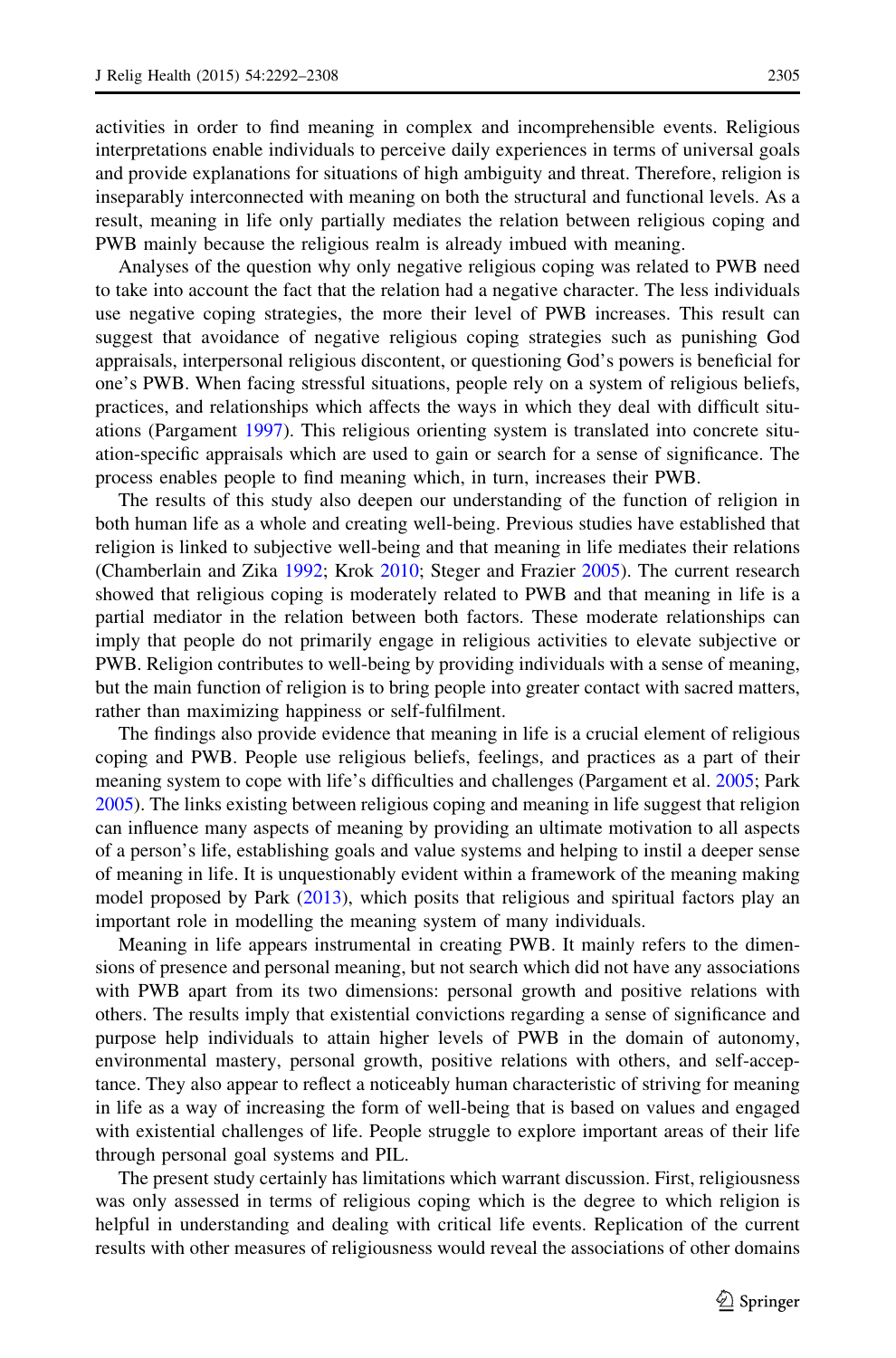<span id="page-14-0"></span>of religion (e.g. specific religious beliefs, emotions, or activities) with PWB and broaden our understanding of which factors are most important in those relations. Second, the current work relied wholly on self-report measures of meaning in life. Although it has been the most popular method of measuring this factor, it does not tap the full range of individual differences regarding a sense of purpose and significance (Reker [2005](#page-16-0); Steger [2009\)](#page-16-0). Future research could employ experimental procedures of assessing meaning in life. Procedures consisting in inducing thoughts or feelings related to the domain of meaning would enable researchers to formulate more precise causal relations and understand how meaning can change under the influence of various factors. Thirdly, the assessment was done once at a given time which limits chances of investigating potential changes in meaning in life. Introducing longitudinal methods of evaluations e.g. asking participants to keep a diary of meaningful events for a longer time (i.e. a month or even more) would more precisely divulge the process by which meaning is created from life experiences. A final limitation of the present study is that the samples were mainly composed of Christians. It was a consequence of the specific character of the examined population (Poland) in which a vast majority of the people are Christians. Hence, the findings may not generalize to other populations which include other religions.

Despite its limitations, the current study provides evident support for the hypotheses that meaning in life is a partial mediator through which religious coping is associated with PWB and that presence of meaning in life is strongly linked with well-being based on a eudaimonic approach. The programme of two studies reported here lays a strong foundation for further research exploring the role of meaning in life and other related factors in fostering well-being, as well as applying the literature on religion, meaning, and PWB to important human problems.

Open Access This article is distributed under the terms of the Creative Commons Attribution License which permits any use, distribution, and reproduction in any medium, provided the original author(s) and the source are credited.

## **References**

- Ano, G. G., & Vasconcelles, E. B. (2005). Religious coping and psychological adjustment to stress: A metaanalysis. Journal of Clinical Psychology, 61, 1–20.
- Ardelt, M. (2003). Effects of religion and purpose in life on elders' subjective well-being and attitudes toward death. Journal of Religious Gerontology, 14, 55–77.
- Baron, R. M., & Kenny, D. A. (1986). The moderator–mediator variable distinction in social psychological research: Conceptual, strategic, and statistical considerations. Journal of Personality and Social Psychology, 51, 1173–1182.
- Baumeister, R. F. (1991). Meanings of life. New York: Guilford.
- Chamberlain, K., & Zika, S. (1988). Religiosity, life meaning, and wellbeing: Some relationships in a sample of women. Journal for the Scientific Study of Religion, 27, 411–420.
- Chamberlain, K., & Zika, S. (1992). Religiosity, meaning in life, and psychological well-being. In J. F. Schumaker (Ed.), Religion and mental health (pp. 138–148). New York: Oxford University Press. Crumbaugh, J. C., & Maholick, L. T. (1964). An experimental study in existentialism: The psychometric
- approach to Frankl's concept of noogenic neurosis. Journal of Clinical Psychology, 20, 200–207.
- Debats, D. L., van der Lubbe, P. M., & Wezeman, F. R. A. (1993). On the psychometric properties of the Life Regard Index (LRI): A measure of meaningful life. Personality and Individual Differences, 14, 337–345.
- Delbridge, J., Headey, B., & Wearing, A. J. (1994). Happiness and religious belief. In L. B. Brown (Ed.), Religion, personality, and mental health (pp. 50–68). New York: Springer.
- Diener, E. (2009). The science of well-being. Social Indicators Research Series, 37, 11–58.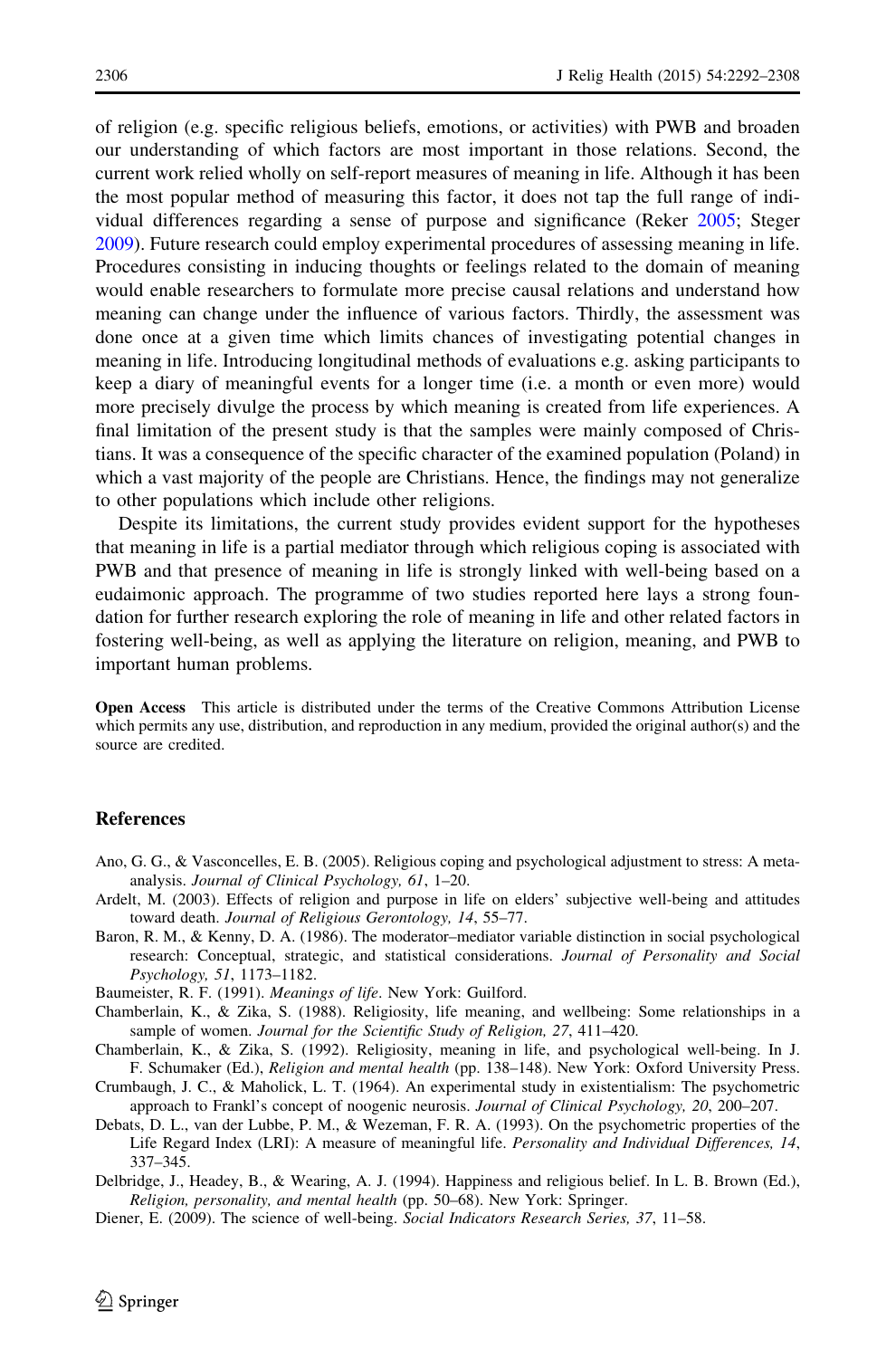- <span id="page-15-0"></span>Diener, E., & Clifton, D. (2002). Life satisfaction and religiosity in broad probability samples. *Psycho*logical Inquiry, 13(3), 206–209.
- Emmons, R. A. (2003). Personal goals, life meaning, and virtue: Wellsprings of a positive life. In C. Keyes & J. Haidt (Eds.), Flourishing: Positive psychology and the well-lived life (pp. 105–128). Washington: American Psychological Association.
- Emmons, R. (2005). Striving for the sacred: Personal goals, life meaning, and religion. Journal of Social Issues, 61, 731–745.
- Frankl, V. E. (1965). The doctor and the soul: From psychotherapy to logotherapy. New York: Vintage **Books**
- Frankl, V. E. (1979). The unheard cry for meaning: Psychotherapy and humanism. New York: Simon and Schuster.
- Green, M., & Elliott, M. (2010). Religion, health, and psychological well-being. Journal of Religion and Health, 49(2), 149–163.
- Ho, M. Y., Cheung, F. M., & Cheung, S. F. (2010). The role of meaning in life and optimism in promoting well-being. Personality and Individual Differences, 48(5), 658–663.
- Hood, R. W., Hill, P. C., & Spilka, B. (2009). The psychology of religion. An empirical approach. New York: Guilford Press.
- Jarosz, M. (2011). Skala religijnego radzenia sobie—wersja skrócona (Brief RCOPE) [Religious coping scale—Short form (Brief RCOPE)]. In M. Jarosz (Ed.), Psychologiczny pomiar religijności [Psychological measurement of religiousness] (pp. 293–316). Lublin: Towarzystwo Naukowe KUL.
- Keyes, C. L. M., Shmotkin, D., & Ryff, C. D. (2002). Optimizing well-being: The empirical encounter of two traditions. Journal of Personality and Social Psychology, 82(6), 1007–1022.
- Kim, A. E. (2003). Religious influences on personal and societal well-being. Social Indicators Research, 62, 149–170.
- King, L. A., & Hicks, J. A. (2013). Positive affect and meaning in life: The intersection and hedonism and eudaimonia. In P. T. Wong (Ed.), The human quest for meaning: Theories, research, and applications (pp. 125–142). New York: Routledge.
- King, L. A., Hicks, J. A., Krull, J. L., & Del Gaiso, A. K. (2006). Positive affect and the experience of meaning in life. Journal of Personality and Social Psychology, 90, 179–196.
- Krok, D. (2010). Religijność a jakość zycia w perspektywie mediatorów psychospołecznych [Religiousness and quality of life in the perspective of psychosocial mediators]. Opole: Redakcja Wydawnictw WT UO.
- Krok, D. (2011). Poczucie sensu życia a dobrostan psychiczny [Meaning in life and well-being]. Psycho $logia$  Jakości Życia,  $10(2)$ , 95–115.
- McDonald, M. J., Wong, P. T., & Gingras, D. T. (2012). Meaning-in-life measures and development of a brief version of the Personal Meaning Profile. In P. T. Wong (Ed.), The human quest for meaning: Theories, research, and applications (pp. 357–382). New York: Routledge.
- McFadden, S. H. (1995). Religion and well-being in aging persons in an aging society. Journal of Social Issues, 51(2), 161–175.
- Myers, D. G. (2008). Religion and human flourishing. In M. Eid & R. Larsen (Eds.), The science of subjective well-being (pp. 323–346). London: The Guilford Press.
- Ong, A. D., & Zautra, A. (2009). Modeling positive human health: From covariance structures to dynamic systems. In S. J. Lopez & C. R. Snyder (Eds.), *Oxford handbook of positive psychology* (pp. 97–113). Oxford: Oxford University Press.
- Pargament, K. I. (1997). The psychology of religion and coping: Theory, research, practice. New York: Guilford Press.
- Pargament, K. I., Ano, G. G., & Wachholtz, A. B. (2005). The religious dimensions of coping: Advances in theory, research, and practice. In R. F. Paloutzian & C. L. Park (Eds.), Handbook of the psychology of religion and spirituality (pp. 479–495). New York: Guilford Press.
- Pargament, K. I., Koenig, H. G., Tarakeshwar, N., & Hahn, J. (2004). Religious coping methods as predictors of psychological, physical and spiritual outcomes among medically ill elderly patients: A twoyear longitudinal study. Journal of Health Psychology, 9, 713–730.
- Pargament, K. I., Smith, B. W., Koenig, H. G., & Perez, L. (1998). Patterns of positive and negative religious coping with major life stressors. Journal for the Scientific Study of Religion, 37(4), 710–724.
- Park, C. L. (2005). Religion as a meaning-making framework in coping with life stress. Journal of Social Issues, 61(4), 707–729.
- Park, C. L. (2007). Religiousness/spirituality and health: A meaning systems perspective. Journal of Behavioral Medicine, 30(4), 319–328.
- Park, C. L. (2013). Religion and meaning. In R. F. Paloutzian & C. L. Park (Eds.), *Handbook of the* psychology of religion and spirituality (pp. 357–378). New York: The Guilford Press.